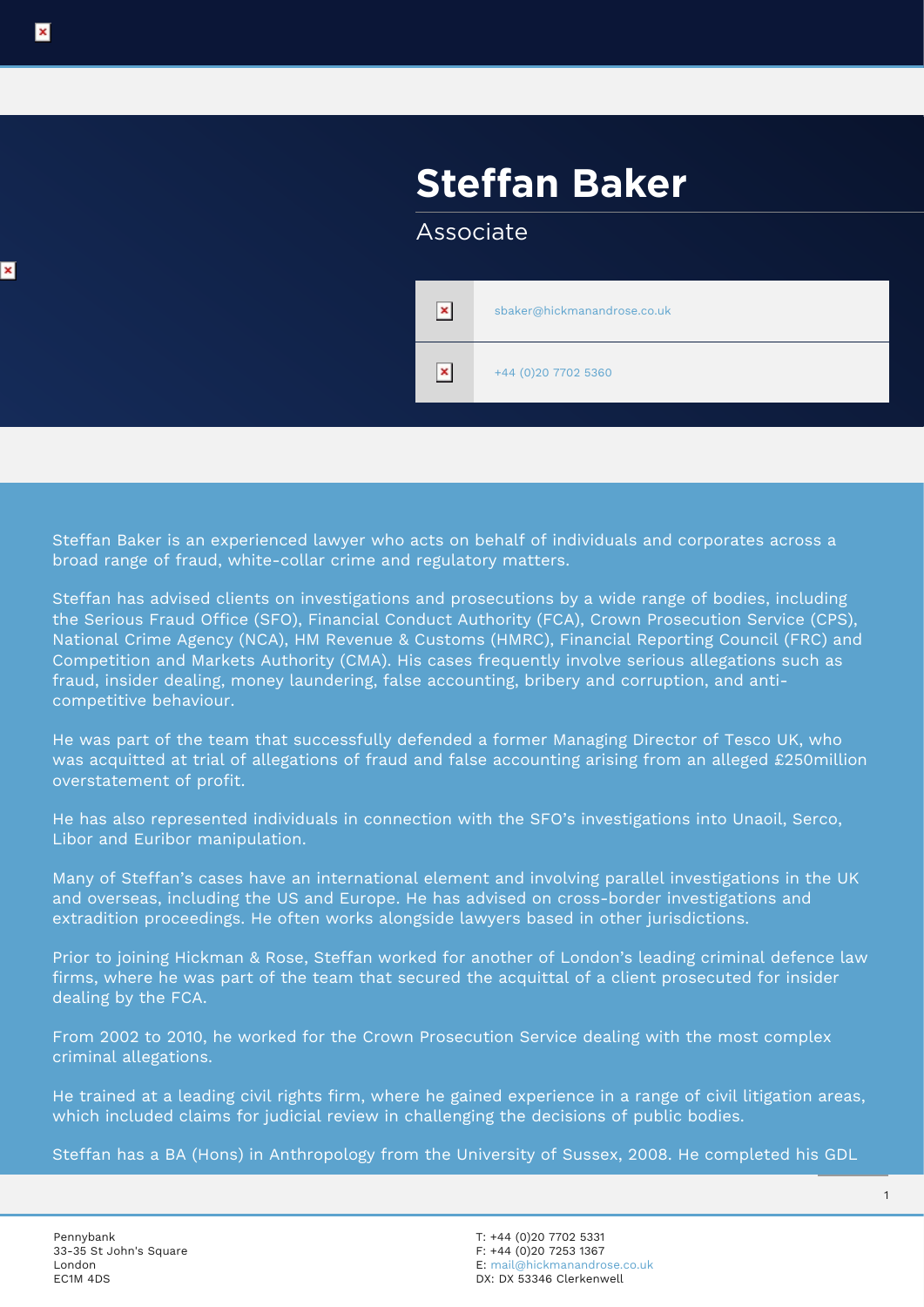and LPC at the College of Law, Bloomsbury and qualified as a solicitor in 2014.

Steffan is a member of the Young Fraud Lawyers Association and London Criminal Courts Solicitors' Association.

## **Areas of Expertise**

#### Financial Crime

Steffan is a financial crime specialist who works on Hickman & Rose's most significant corporate and White Collar criminal defence cases.

He has considerable experience of advising client's pre and post-charge. He has advised clients under investigation by the police, Serious Fraud Office (SFO), HMRC, Competition and Markets Authority (CMA) and Financial Conduct Authority (FCA).

He had a significant role in the team that achieved the acquittal of the former managing director of Tesco UK, on charges of fraud and false accounting brought by the SFO. The prosecution collapsed following a successful submission that there was no case for the defendants to answer.

Steffan has also advised individuals in connection with the SFO investigations into Serco, Unaoil, FH Bertling, Libor and Euribor manipulation.

### Fraud, Corruption & Bribery

Steffan has extensive experience and expertise in business crime cases. He has acted in some of the UK's most significant fraud, false accounting and bribery and corruption cases.

Significant recent clients include Chris Bush, the former Tesco UK managing director successfully acquitted of fraud and false accounting, and individuals involved in the SFO's investigation of Unaoil (overseas bribery and corruption in the Middle East), and LIBOR (benchmark manipulation) prosecutions.

He has considerable experience of cases that involve parallel investigations in the UK and overseas, including the US, Europe, the Middle East and often works closely alongside lawyers based in other jurisdictions. His experience includes advice and representation for those facing requests for mutual legal assistance or extradition.

#### Proceeds of Crime

Steffan is an expert on the law governing the proceeds of crime, money laundering and the seizure and confiscation of assets.